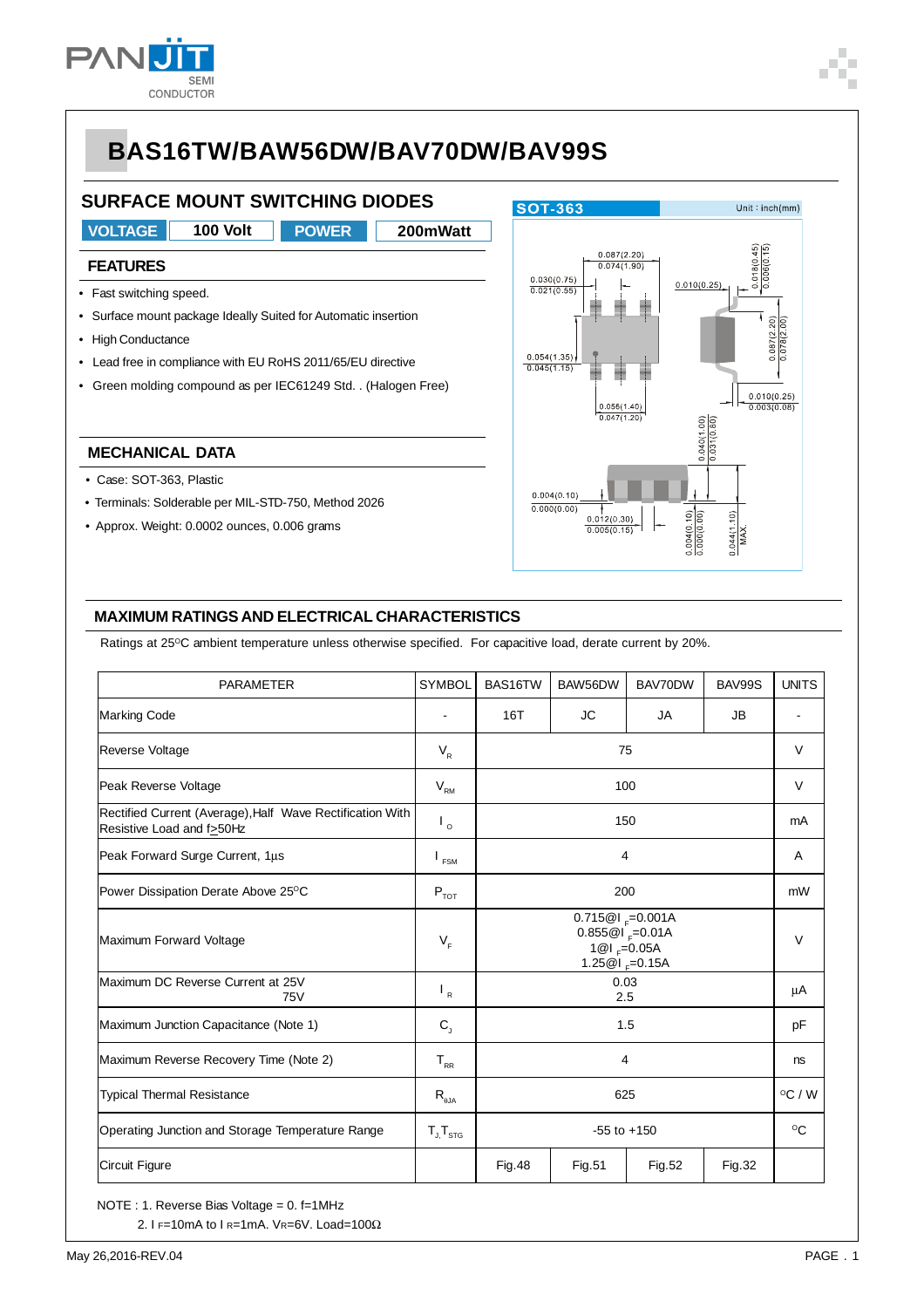

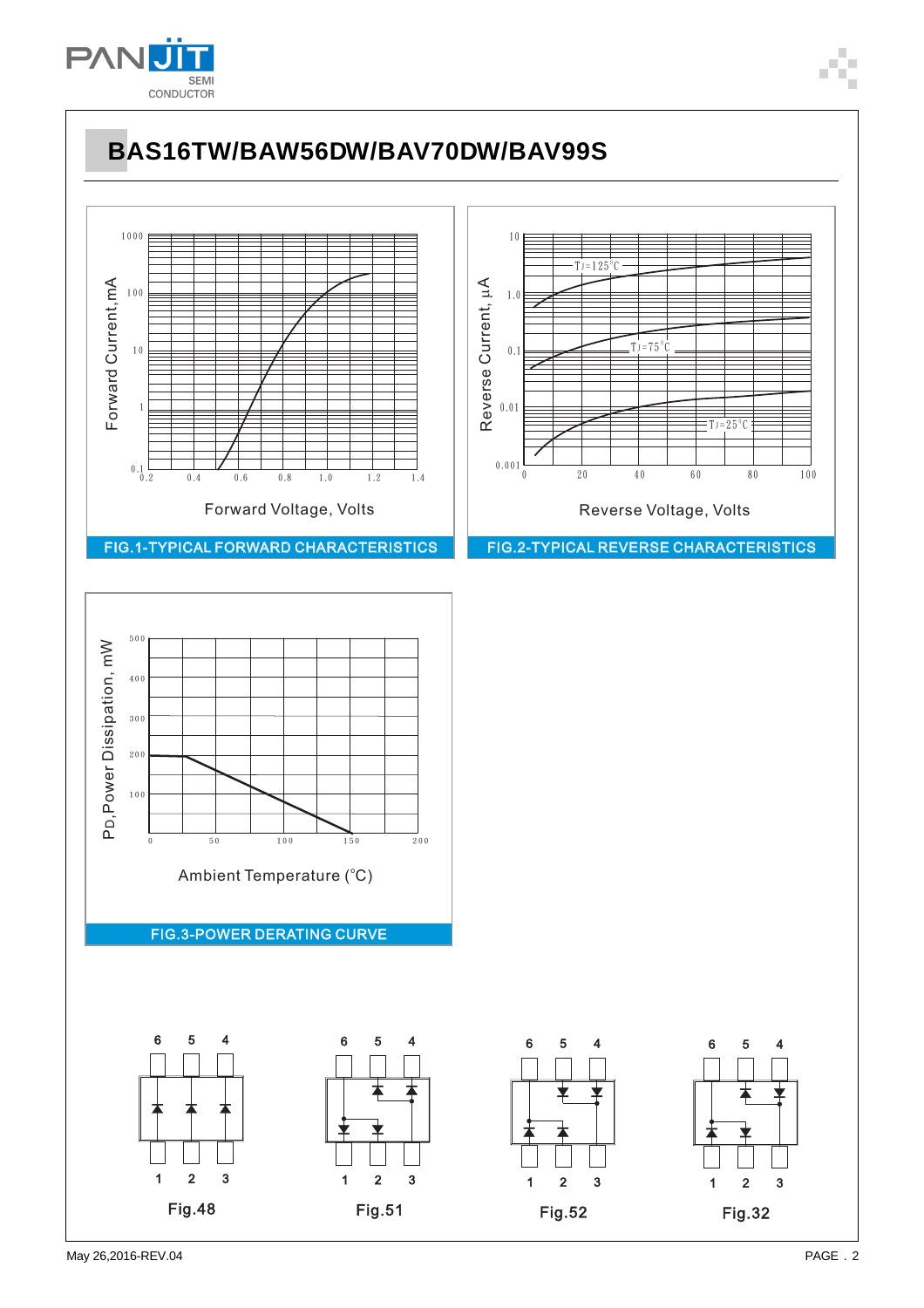

#### **MOUNTING PAD LAYOUT**



#### **ORDER INFORMATION**

• Packing information

T/R - 10K per 13" plastic Reel

T/R - 3K per 7" plastic Reel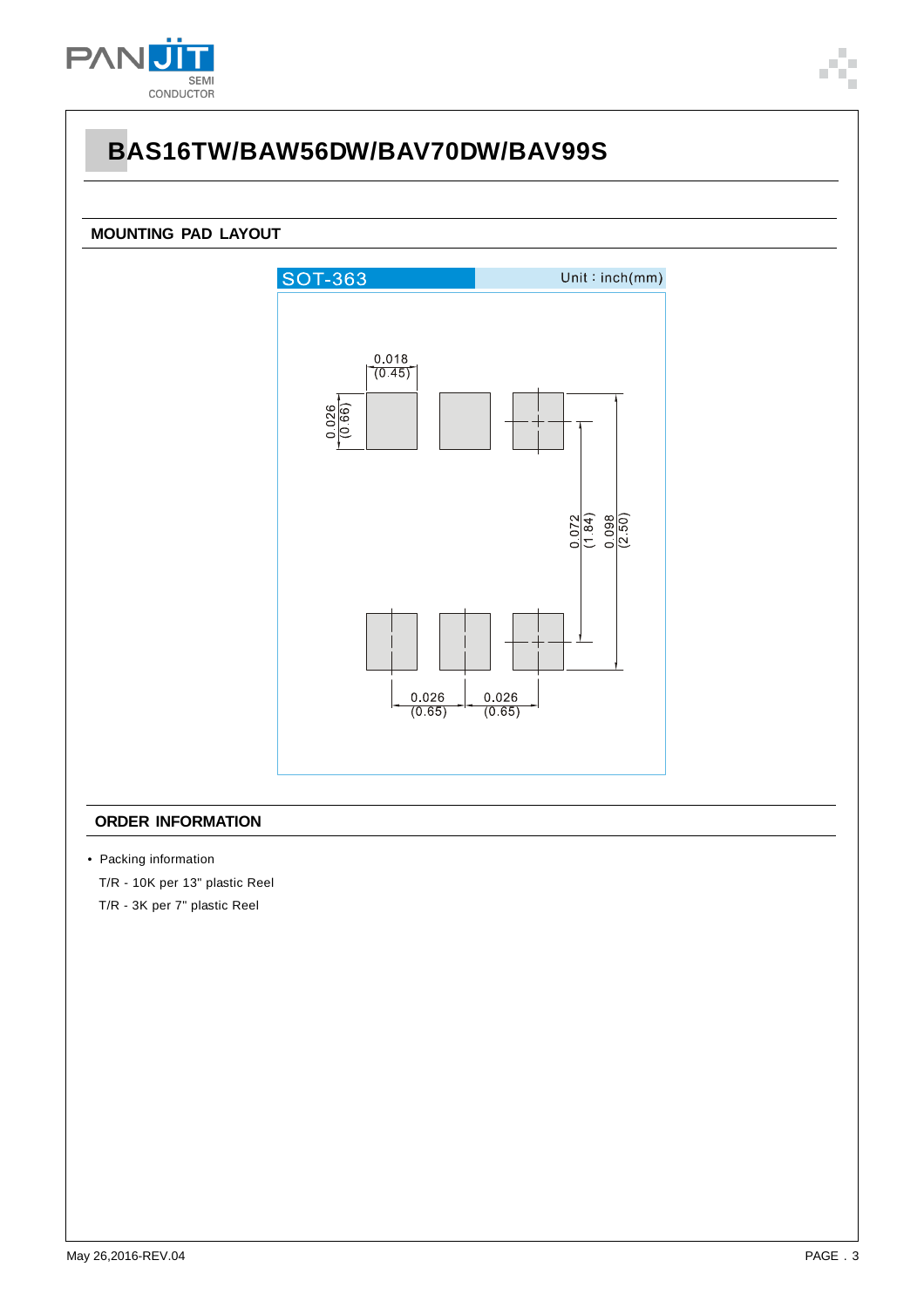

### **Part No\_packing code\_Version**

BAS16TW\_R1\_00001 BAS16TW\_R2\_00001 BAS16TW\_S1\_00001

### **For example :**

### **RB500V-40\_R2\_00001**





| <b>Packing Code XX</b>                         |                      |                                            | <b>Version Code XXXXX</b> |                                                      |          |                                       |
|------------------------------------------------|----------------------|--------------------------------------------|---------------------------|------------------------------------------------------|----------|---------------------------------------|
| <b>Packing type</b>                            | 1 <sup>st</sup> Code | <b>Packing size code</b>                   |                           | 2 <sup>nd</sup> Code HF or RoHS 1 <sup>st</sup> Code |          | 2 <sup>nd</sup> ~5 <sup>th</sup> Code |
| <b>Tape and Ammunition Box</b><br>(T/B)        | A                    | N/A                                        | 0                         | <b>HF</b>                                            | $\bf{0}$ | serial number                         |
| <b>Tape and Reel</b><br>(T/R)                  | R                    | 7"                                         | 1                         | <b>RoHS</b>                                          |          | serial number                         |
| <b>Bulk Packing</b><br>(B/P)                   | в                    | 13"                                        | 2                         |                                                      |          |                                       |
| <b>Tube Packing</b><br>(T/P)                   | т                    | 26mm                                       | χ                         |                                                      |          |                                       |
| <b>Tape and Reel (Right Oriented)</b><br>(TRR) | $\mathbf{s}$         | 52mm                                       | γ                         |                                                      |          |                                       |
| <b>Tape and Reel (Left Oriented)</b><br>(TRL)  |                      | <b>PANASERT T/B CATHODE UP</b><br>(PBCU)   | U                         |                                                      |          |                                       |
| <b>FORMING</b>                                 | F                    | <b>PANASERT T/B CATHODE DOWN</b><br>(PBCD) | D                         |                                                      |          |                                       |